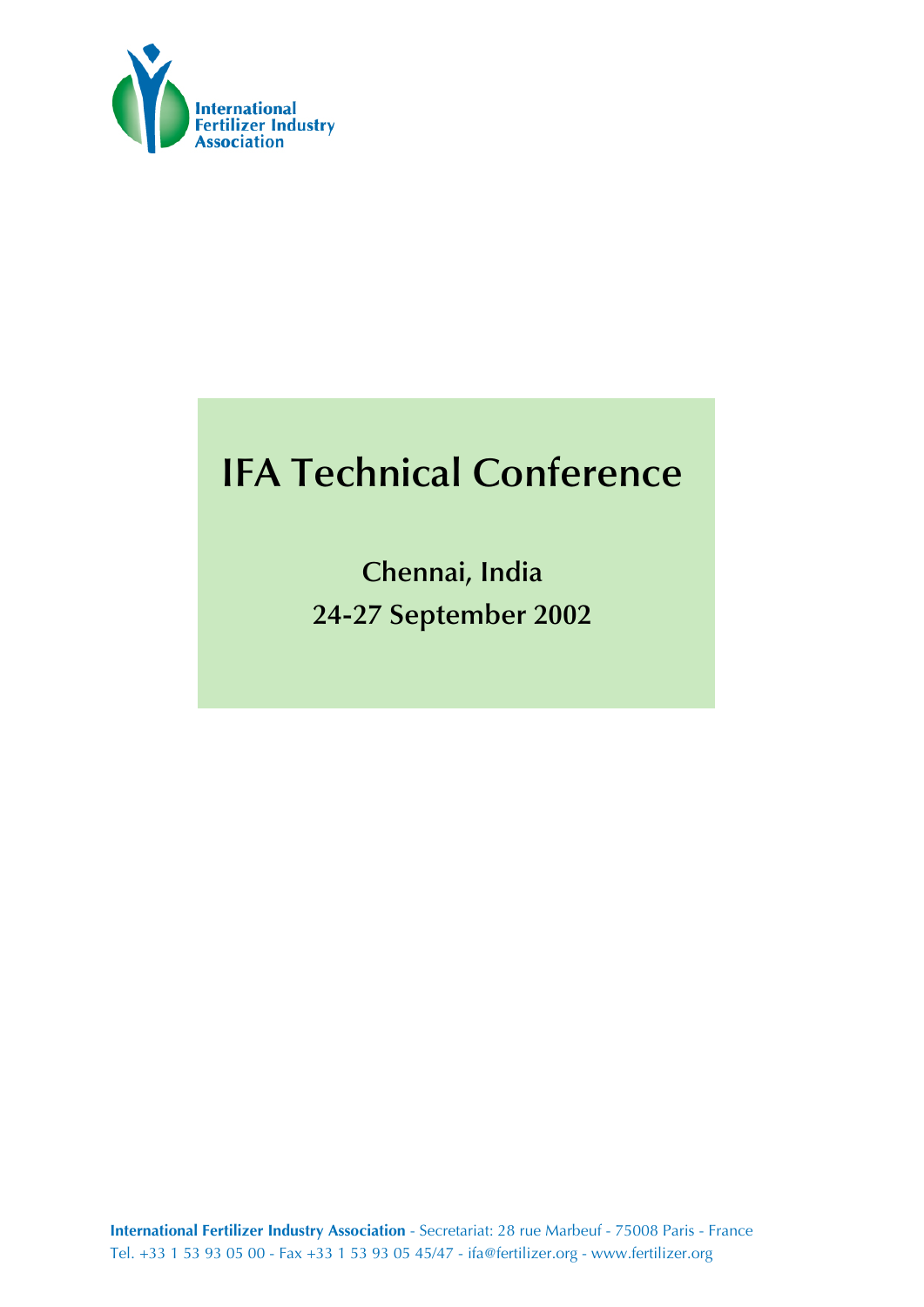# **EXPERIENCE WITH DRY STACK MANAGEMENT OF GYPSUM (HEMIHYDRATE CALCIUM SULPHATE)** (a)

A. Chari\*, S. Subbiah \*\* and T. N. V. Satyanarayana\*\*\* Indo Jordan Chemicals Company Ltd. , Jordan

## **1. Preamble**

Indo Jordan Chemicals Company Ltd. ( IJC ), a joint venture company promoted by M/s. Southern Petrochemical Industries Corporation Ltd. (SPIC) - India, M/s. Jordan Phosphate Mines Co. Ltd. ( JPMC ) - Jordan, and The Arab Investment Company SAA ( TAIC ) - Saudi Arabia, has established a phosphoric acid complex in the Special Industrial Free Zone in Eshidiya, Jordan.

The phosphoric acid complex consists of a 2,000 MTPD sulphuric acid plant, based on Monsanto's Double Conversion and Double Absorption process, a 700 MTPD P2O5 phosphoric acid plant based on Hydro Agri's single stage hemihydrate process, and associated utilities and off-sites.

IJC commissioned its plants early 1997 and crossed 100% capacity utilization of its plants for three years in succession during 1998 – 2000. However, the capacity utilization was affected during the year 2001, due to recession in the phosphoric acid market.

Considering that the location of phosphoric acid plant is in dry desert area where virtually there is no rainfall and the water resources are precious, dry stacking of hemihydrate calcium sulphate, the byproduct from the phosphoric acid plant was selected.

This paper describes the operating experience of five years with Dry Stack management of gypsum (hemihydrate calcium sulphate), with specific reference to the following.

- Basis of selection of dry disposal method.
- Brief description of the system.
- Design features incorporated to have better operational flexibility.
- Characteristics of hemi-hydrate-calcium-sulphate produced/stacked.
- Experience with the first stack.
- Problems faced with stacking equipment.
- Reliability and capacity improvement jobs carried out.
- Advantages and limitations of dry stacking.

## **2. Basis of Selection of Dry Disposal Method**

The selection of mode of disposal of filter cake (gypsum), wet or dry, for any phosphoric acid plant greatly depends on three factors, viz, the location of the plant, the climatic conditions and the investment cost (although the operating cost cannot be neglected).

<sup>\*</sup> Managing Director

<sup>\*\*</sup> Assistant Managing Director (site )

<sup>\*\*\*</sup> Manager (Process Engineering)

Email : ijcshdya@go.com.jo

 <sup>(</sup>a) received on 10/06/02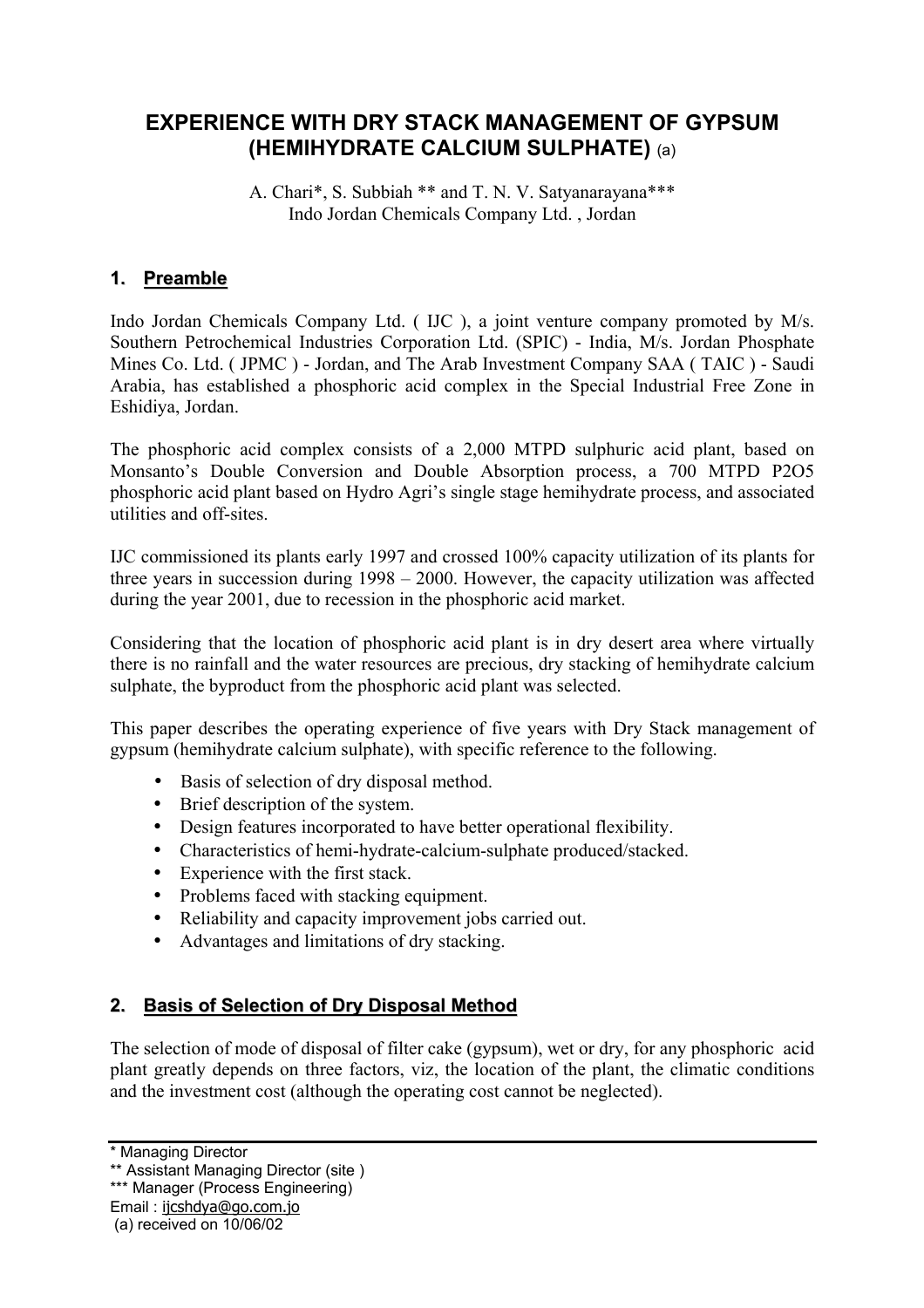#### **2.1 Location of the plant**

The plant is located in the desert area close to the phosphate mines in the southern part of Jordan, with no inhabitants within 50 km. The space required for stacking gypsum does not pose as such any constraint. There are no water bodies in and around the plant. The static water level in the region is 279 m below the ground. In the geological structure of the area, there is practically an impermeable layer of more than 10 m of hard coquina. From the location point of view, both wet and dry modes of discharge are feasible.

#### **2.2 Climatic conditions**

The climatic conditions are extreme with ambient temperature varies from minus 7.4 deg C in winter to 42 deg C in summer. The air is dry with relative humidity between 29% and 57% during the year. The evaporation rate is quite high during summer. The rainfall is extremely low at 44 mm per year. Though the climatic conditions are favorable for both wet and dry modes of discharge, dry discharge of gypsum is more suitable considering the fact that the water resources are limited in the project location.

#### **2.3 Investment cost**

The initial investment cost will be lower for dry disposal system when compared to wet discharge since around 50,000 m2 area per year needs to be provided with lining for wet discharge for a 700 MTPD P2O5 plant, which is costlier compared to the cost of extension of the conveyor in case of dry discharge.

One of the key factors for the selection of hemihydrate process was minimization of water consumption since only half molecule of water is attached to CaSO4. Taking the advantage of the geographical factors, disposal of gypsum in dry mode has been judiciously selected in order to further reduce the water consumption and to minimize the investment cost of the project.

## **3. Brief Description of the System**

Phosphoric acid is produced using different grades of Jordanian rock phosphate by a single stage hemihydrate process. The reaction takes place in a battery of three reactors in series. The slurry containing  $40 - 42$  % P2O5 and hemihydrate gypsum from the reaction system is filtered in two totally independent streams of belt filters of 60% capacity each. The filter cake is transported by a series of belt conveyors in dry mode and stacked (The process scheme for Gypsum Handling system is enclosed as Exhibit -1).

The filter cake from each belt filter is fed to a common belt conveyor (M 451-10) through the independent discharge chutes, which are provided with automatic hammering devices. The filter cake from this belt conveyor can be diverted in two ways. If the filter cake is of normal quality, it is fed to another belt conveyor (M 451-20). If the filter cake is of poor quality, it is diverted to emergency stack directly, from which it is transported to the main stack using pay loaders and trucks.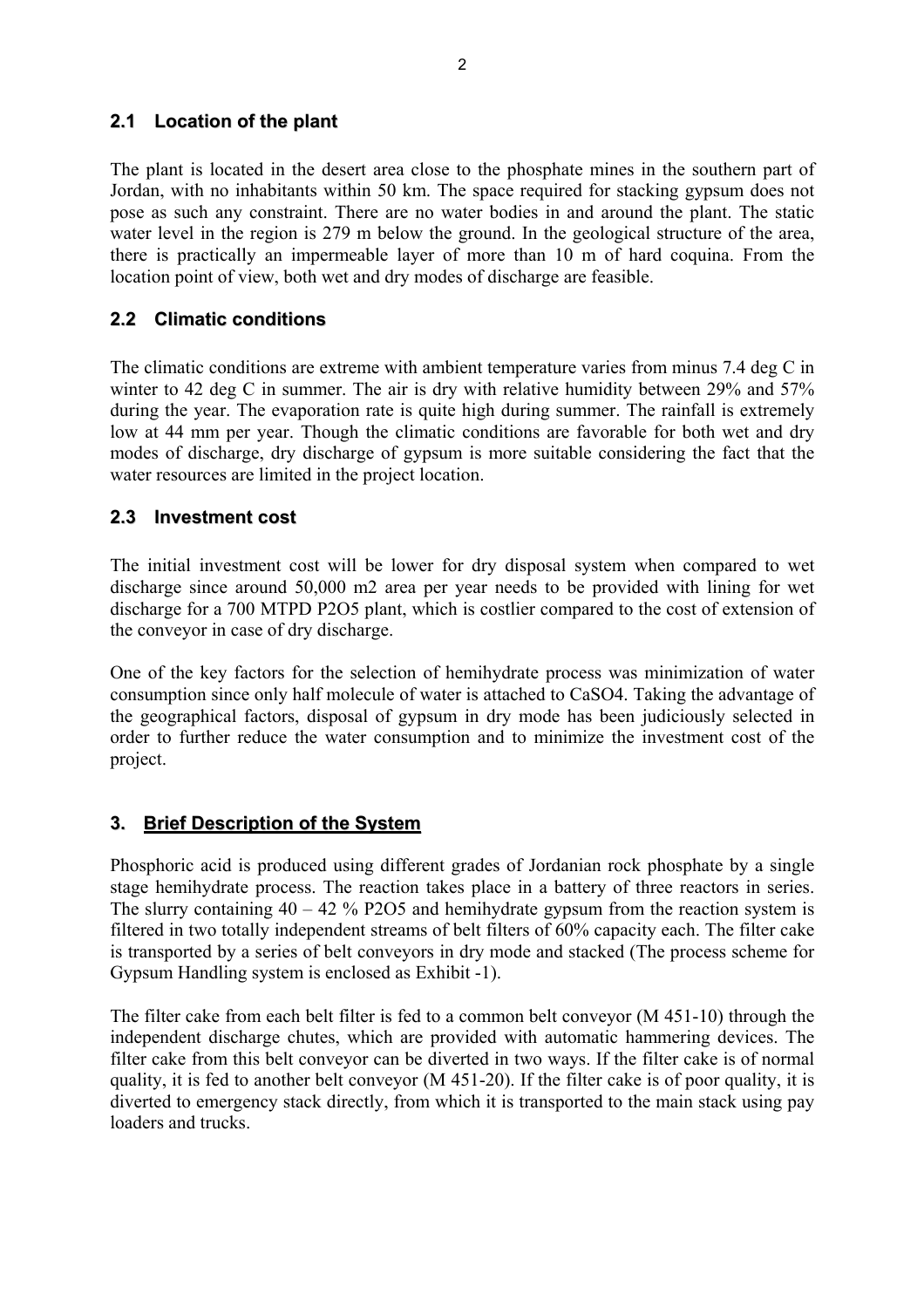The filter cake from the second conveyor (M 451-20) can be diverted in two ways. During normal operation, the filter cake is fed to stack gypsum conveyor (M451-30). This conveyor consists of a fixed part which is anchored to the ground, and a part moving on rails which is linked to the belt tensioning device with counter weight. The initial length is 184 m with the last 80 m sloped at 10 0. The length of the conveyor can be extended periodically in steps up to maximum of 50 m per step without addition of belt and structural supports. The conveyor can be extended for a maximum of 1000m total length.

The filter cake from the stack gypsum conveyor (M451-30) is fed to a gypsum stacker (M 451 –40). This is equipped with a boom which can slew on a range of 180 0 , which enables to feed the filter cake on either side of the stack, since the stack gypsum conveyor (M 451-30) is located at the center line of the stack. From the gypsum stacker (M 451-40), the filter cake is fed to gypsum swiveling conveyor (M 451-50), which is mounted on caterpillars, and equipped with a fixed boom and a retractable belt thrower device slewing on 180 0, that is totally movable.

Finally, the filter cake is thrown from the thrower device at a trajectory of  $12 - 16$  m, and stacked automatically by suitable positioning of the gypsum stacker and the gypsum swiveling conveyor, and by using pay loaders / bulldozer as and when required.

Each stack is designed to meet three years of plant operation and subsequently a new stack is to be used.

#### **4. Design Features Incorporated for Better Operational Flexibility**

Based on the experience of operating phosphoric acid plants of SPIC and JPMC, special emphasis has been given during the design to maximize the onstream factor of the phosphoric acid plant. Accordingly, two totally independent streams of filtration have been provided. To maintain the same level of operational flexibility, the following features are incorporated in the design of gypsum handling / stacking system as well.

Conservative design of stack with 2,880,000 m3 capacity for three years of operation of phosphoric acid plant.

Emergency diversion at the outlet of first gypsum conveyor (M 451-10), should the filter cake be very wet / sticky during plant start ups / upsets. The storage capacity is for about 16 hrs, and the material is trucked to the main stack.

Diversion of filter cake at the downstream of second gypsum conveyor (M 451-20) to an auxiliary stack using movable conveyor (M456-10), should there be any blockage of chutes or maintenance of stacker conveying system. The storage capacity is for about 24 hrs, and the material is trucked to the main stack.

Bypass arrangement for the gypsum swiveling conveyor (M 451-50), and the material is stacked using pay loaders /bulldozer, for short duration.

Modular tables, hydraulic jacks and additional belt with winch and tension device for the stack gypsum conveyor (M451 - 30) for easy extension and minimum down time during each extension.

Level adjusting device to allow to compensate the slope of the ground level (5 0) to maintain the slewing ring horizontal for the gypsum stacker (M451 - 40).

A local mobile control room, which is shifted automatically along with the stack gypsum conveyor (M 451-10) during each extension, near to the stacking area for better monitoring.

Video monitoring device in the central control room to monitor the stacking system.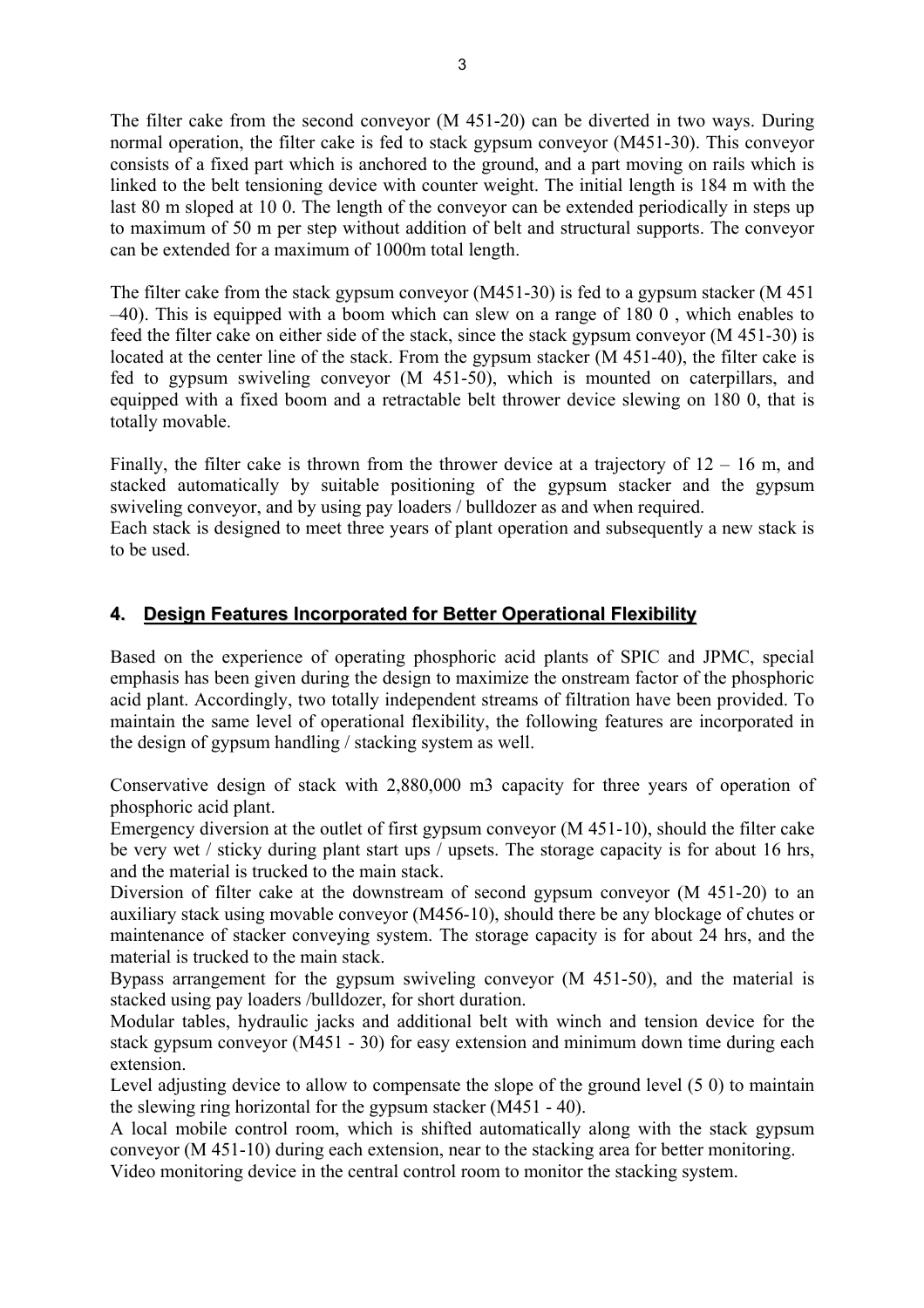#### **5. Characteristics of Hemi–Hydrate-Calcium-Sulphate Produced / Stacked**

As envisaged in the design stage, different types / grades of rock phosphate (both wet and dry) such as 70 –72 BPL, 60-65 BPL and dryer fines, etc, have been processed during last five years of operation. The filter cake at the exit of belt filters contains 18-22% W/W free moisture, with an average value of 20% W/W. Though filtration was normal, variation in the cake / crystal characteristics was noticed which was obviously due to the type of rock processed and the plant parameters.

#### **5.1 Conversion of hemi- to dihydrate during transportation**

Samples are collected from the filter feed slurry, the cake at the discharge of belt filters and at the outlet of thrower device, and analyzed for hemi hydrate content. The typical results are tabulated below.

| ITEST          | <b>FILTER</b> | <b>FFFD</b> | <b>IEXIT</b>  | OF. | BELT | <b>IOUTLET</b> | OF <b>REMARKS</b> |
|----------------|---------------|-------------|---------------|-----|------|----------------|-------------------|
| NO.            | SLURRY        |             | <b>FILTER</b> |     |      | <b>THROWER</b> |                   |
|                | 98.28 %       |             | 98.20%        |     |      | l98.12 %       | l New Stack       |
| $\overline{2}$ | 99.68%        |             | 99.58 %       |     |      | l99.50 %       | l New Stack       |
| Ι3             | 99.85 %       |             | 99.82%        |     |      | 99.78 %        | l New Stack       |

From the above, it is noted that the conversion from hemi to dihydrate during filtration and transportation is low (maximum 3% was observed earlier), though the hemi content in filter feed slurry, at times, was as low as 95 %.

#### **5.2 Conversion of hemi- to dihydrate during storage**

In order to check the degree of conversion, two cake samples were collected. One sample was stored under controlled ambient conditions inside the room (indoor) and the other one in natural atmosphere (outdoor). The content of hemi hydrate in the cake from each sample is analyzed every day for ten days, and the results are plotted in Exhibit -2.

It is noted that the rate of conversion was rapid in case of cake stored indoor and followed polynomial of third order as below.

 $Y = -0.187 X3 + 3.902 X2 - 27.394 X + 96.64$ 

The rate of conversion of the sample stored out side was lower and followed polynomial of fifth order as below.

 $Y = -0.0054$  X5 + 0.1195 X4 – 0.810 X2 – 9.565 X + 100.07

The data on the permeability of the cake stored indoor and outdoor is also measured and furnished in Exhibit -3. The permeability of the cake stored outdoor is maintained almost constant, while that of the cake stored indoor increased rapidly and crossed 200 cm2.

Based on the above experimental results, it is inferred that the climatic conditions have significant influence on the conversion from hemi to dihydrate.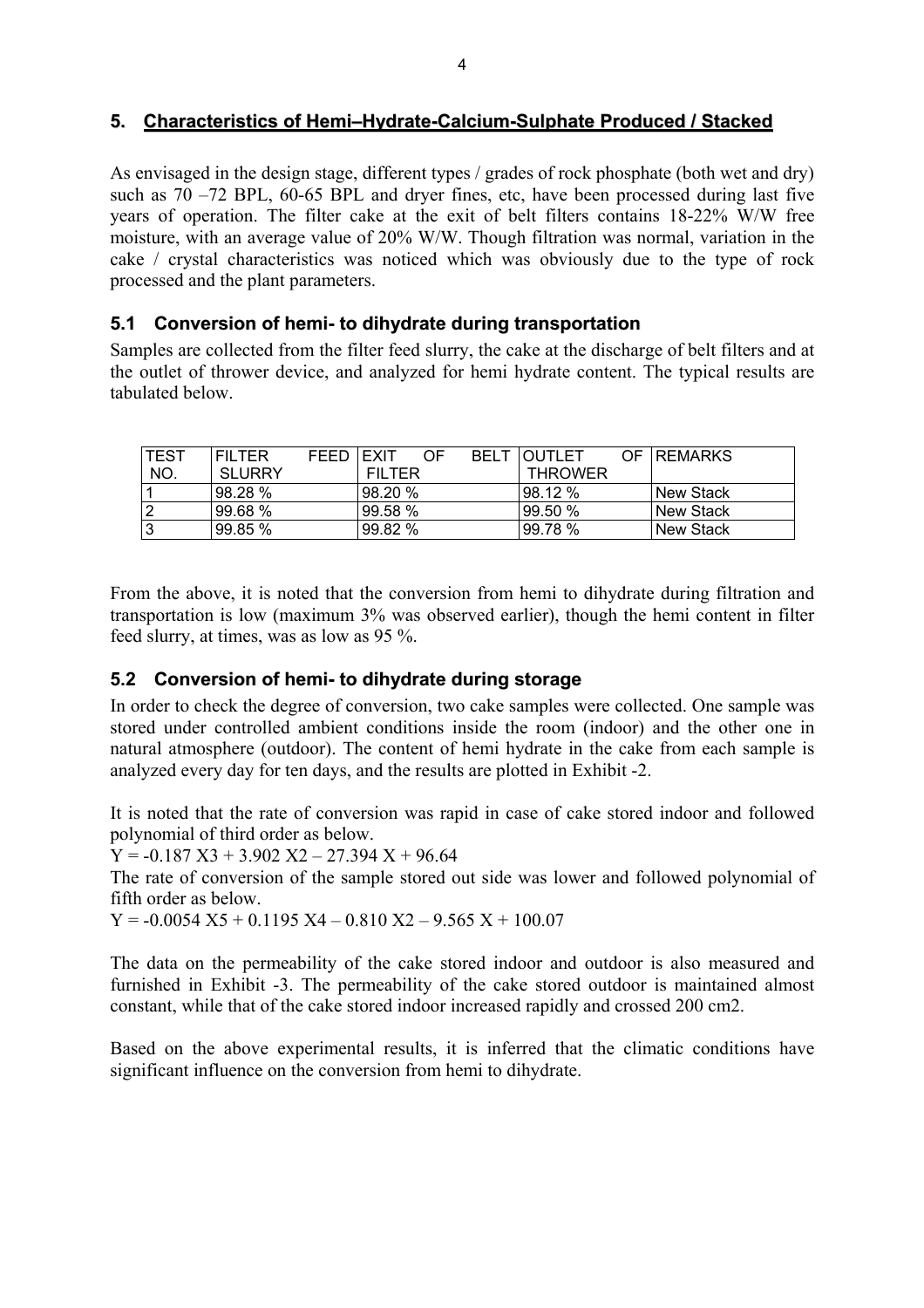## **5.3 Characteristics of filter cake stacked**

Several samples have been collected from both sides of the gypsum stack at top and sides at a depth of around one foot (circa 30cm), and analyzed for hemihydrate content, permeability and specific surface area. The data is enclosed as Exhibit -4.

The average hemihydrate content varied between  $8\% - 27\%$  W/W, while the permeability varied between  $7 - 25$  cm2 and the specific surface area varied between  $1200 - 2000$  cm2 / gm.

## **5.4 Size distribution of filter cake stacked**

The typical size distribution of filter cake stacked during the years 1998 to 2002 is plotted and brought out as Exhibit -5. It is noted that more than 95% of the filter cake staked, passed through 150 micron mesh.

# **6. Experience in the first Gypson Stack**

Though the stack was designed for three years of plant operation, it was used for five years (1997-2002) with total estimated quantity of 2,062,750 m3 filter cake, corresponding to 1,011,654 MT P2O5 production, due to the increased width of the stack (110-115 m actual vs. 100 m design), the natural compaction and the cushion provided in the design (such as the bulk density, moisture content). The second stack, adjacent to the first one, is in operation since April 2002. The observations made during the five years of operation with first gypsum stack are summarized hereafter.

## **6.1 General observations**

- $\triangleright$  There was no major problem faced with the stack. No percolation of liquid was noticed either within the layers of the stack or at the ground level. The surface area of the stack, both on top surface and on side walls, was dry (Exhibit -6).
- $\triangleright$  The undisturbed areas (side walls and a part of top surface) varied from hard to very hard, while the top surface, where vehicle movement was present, was dry and powdery.

# **6.2 Settlement**

Uneven settlement of stack was noticed especially adjacent to the stack gypsum conveyor, due to natural compaction, stacking equipment and partial conversion of filter cake to dihydrate, Due to this the slope of the stack could not be maintained at 5 0 as envisaged in the design. The actual elevation of the stack at the central axis versus the projected / theoretical elevation of the stack is shown in Exhibit -7.

# **6.3 Cracks**

Cracks up to 5 - 10 m deep and 20 - 150 mm wide were noticed (Exhibit -8) since second year of operation, especially at end of the stack, which is most likely due to self weight of filter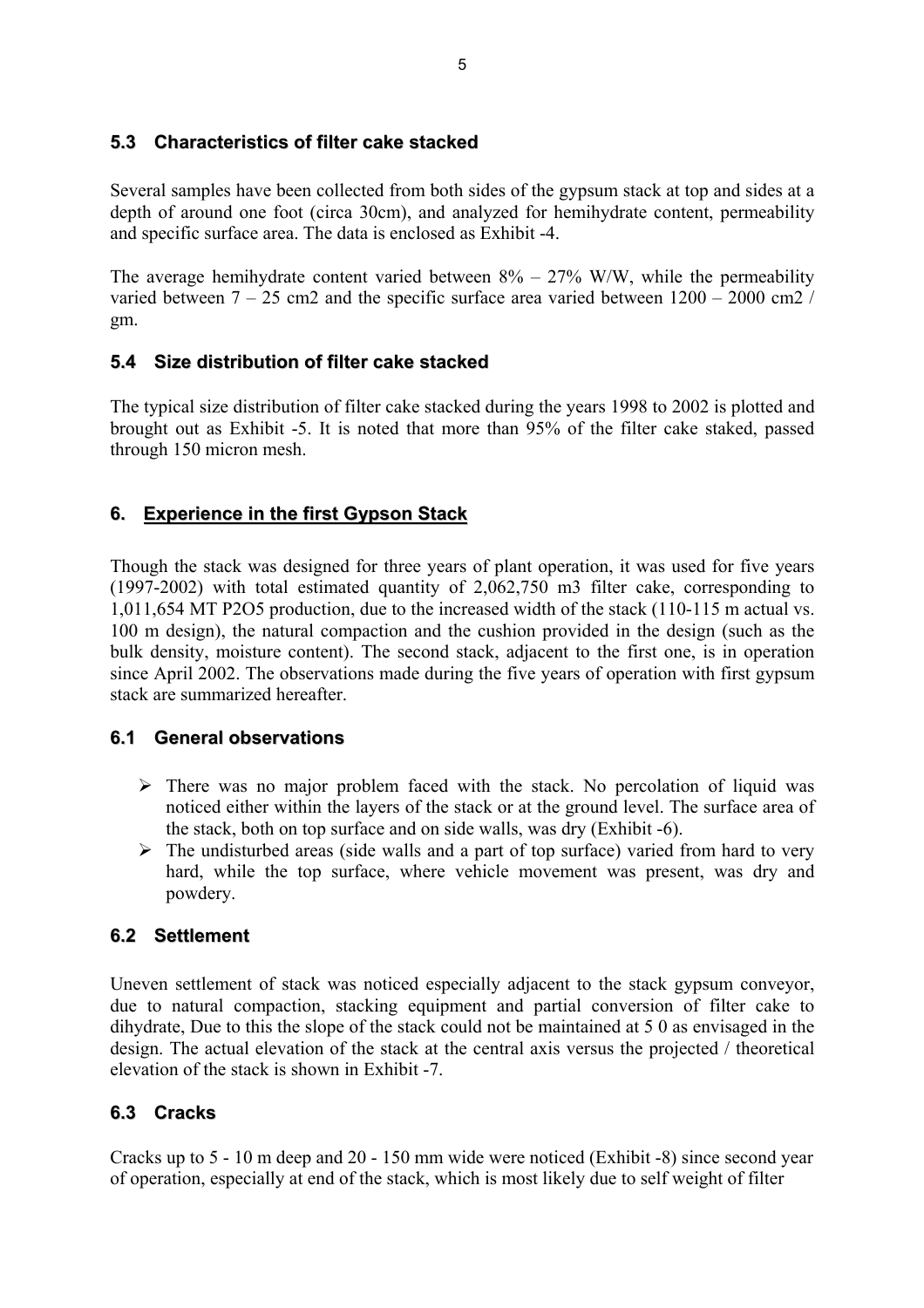cake at the edge of the stack and conversion to dihydrate. As such no problem has been encountered during stacking, since material was filled and compacted as the stack was periodically advanced.

## **7. Problems Faced with Stacking Equipment**

During commissioning and initial stage of operation, frequent problems were encountered with the stacking equipment. Some of them are highlighted below.

- 1. Frequent blocking of conveyor discharge chutes, leading to tripping of the conveyors. It was found that the cross section of the chutes was not adequate to take in to account the trajectory of the material discharged at different plant loads. The chutes were modified suitably.
- 2. Off centering of stacker gypsum conveyor. This was due to settlement of gypsum stored and frequent spillage of material. Periodical level measurements were taken for correction and self aligning rollers were provided.
- 3. Premature failure of conveyor belts. The belts were replaced in stages with chemical and oil resistant belts of higher strength.
- 4. Derailing of stacker gypsum conveyor due to high wind speeds. Additional supports / rollers were provided.
- 5. Problems with advancing of gypsum stacker conveyor. This was due to settlement and ineffective hydraulic jacks. The portable hydraulic jacks were replaced with self mounted hydraulic jacking system.
- 6. Conventional problems associated with belt conveyors and heavy equipment. Traditional periodical maintenance and preventive maintenance methods were adopted.

## **8. Reliability and Capacity Improvement Jobs Carried Out**

In additional to troubleshooting, some modifications were carried out, in order to improve the reliability of the stacking system as well as to handle the higher quantity of filter cake generated at higher plant loads. Some of the major modifications carried out are described below.

- 1. Replacement of original conveyor belts (multiply polyamide +polyester + rubber lining) with oil resistant ROS grade with higher strength EP 630/3.
- 2. The speed of the conveyors was increased to 1.6 m/sec to handle higher quantity of filter cake.
- 3. The gear boxes and motors for some equipment were replaced with higher capacity.
- 4. The diameter of the head drums was increased from 500 to 560 mm for improved reliability.
- 5. The thrower device was replaced with the one of higher capacity.
- 6. Automatic hammering devices were installed for the critical conveyor discharge chutes to minimize the choking tendency.
- 7. Chutes were provided with motorized ram for the two diversion chutes for ease of operation / quick action.
- 8. Rubber flaps were installed for the belt filter outlet chutes in addition to the hammering devices to minimize the build up of material, which is found very effective.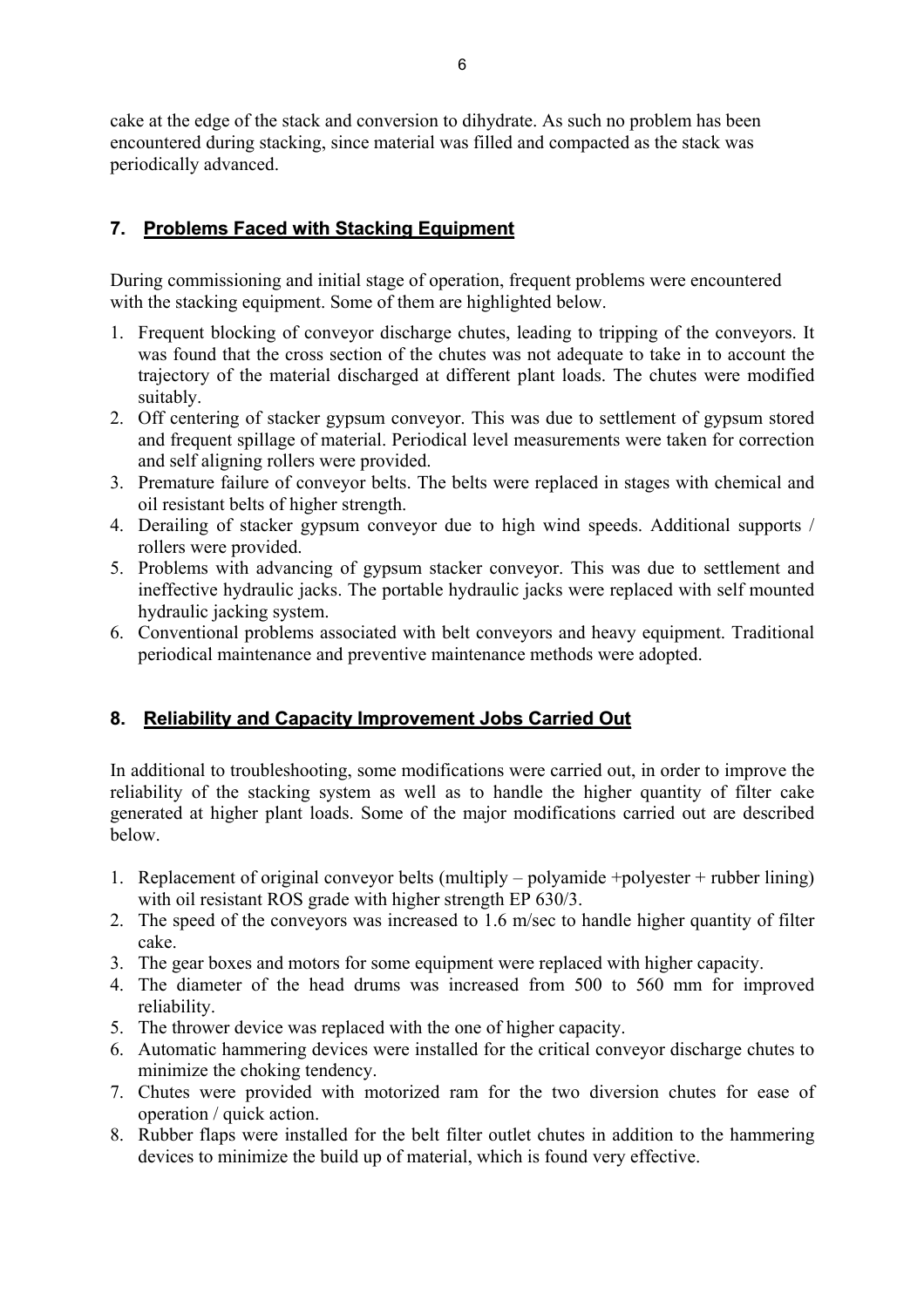## **9. Advantages and Limitations of Dry Stacking**

## **9.1 Advantages**

- Transportation of gypsum in dry mode is simpler when compared to handling of gypsum slurry, which poses problems of pumping and plugging of pipelines.
- The initial cost for dry stacking is less compared to wet stacking, as the lining of the ponds and the complex under drain systems are not required.
- The problems of percolation and flooding of acidic water from the dry gypsum stacks are less in most of the cases, and virtually absent if the stacks are located in dry climates.
- The down time of phosphoric acid plant will be lower in case of dry stacking, if suitable provisions are made for diversion.
- The specific consumption of water will also be lower, which is most important factor, where water resources are limited.

# **9.2 Limitations**

- Hemihydrate cake becomes hardened if stored for few days, and requires to be shifted at the earliest from the temporary storage to permanent storage.
- Dust problems are encountered during movement of vehicles and during windy days, which requires spraying of water.
- The operational flexibility with respect to water balance in phosphoric acid plant is less in dry stacking, especially during routine washings and plant shut downs, particularly when wet rock phosphate is used as feed.
- No recovery of P2O5 from filter cake is possible as in some of the wet gypsum ponds.

# **10. Conclusion**

On the basis of the operating experience for five years, the overall performance of dry stacking of hemihydrate calcium sulphate has been good as evidenced by the fact that the down time of phosphoric acid plant due to Gypsum handling system was 2% only, though maintenance problems with the equipment have been faced.

The selection of dry or wet stacking for any project is closely linked to geographical factors as well as project economics. In IJC's case, considering the limited water resources in Jordan, both factors have played an equally important role, and the experience confirms the appropriateness of the decisions made.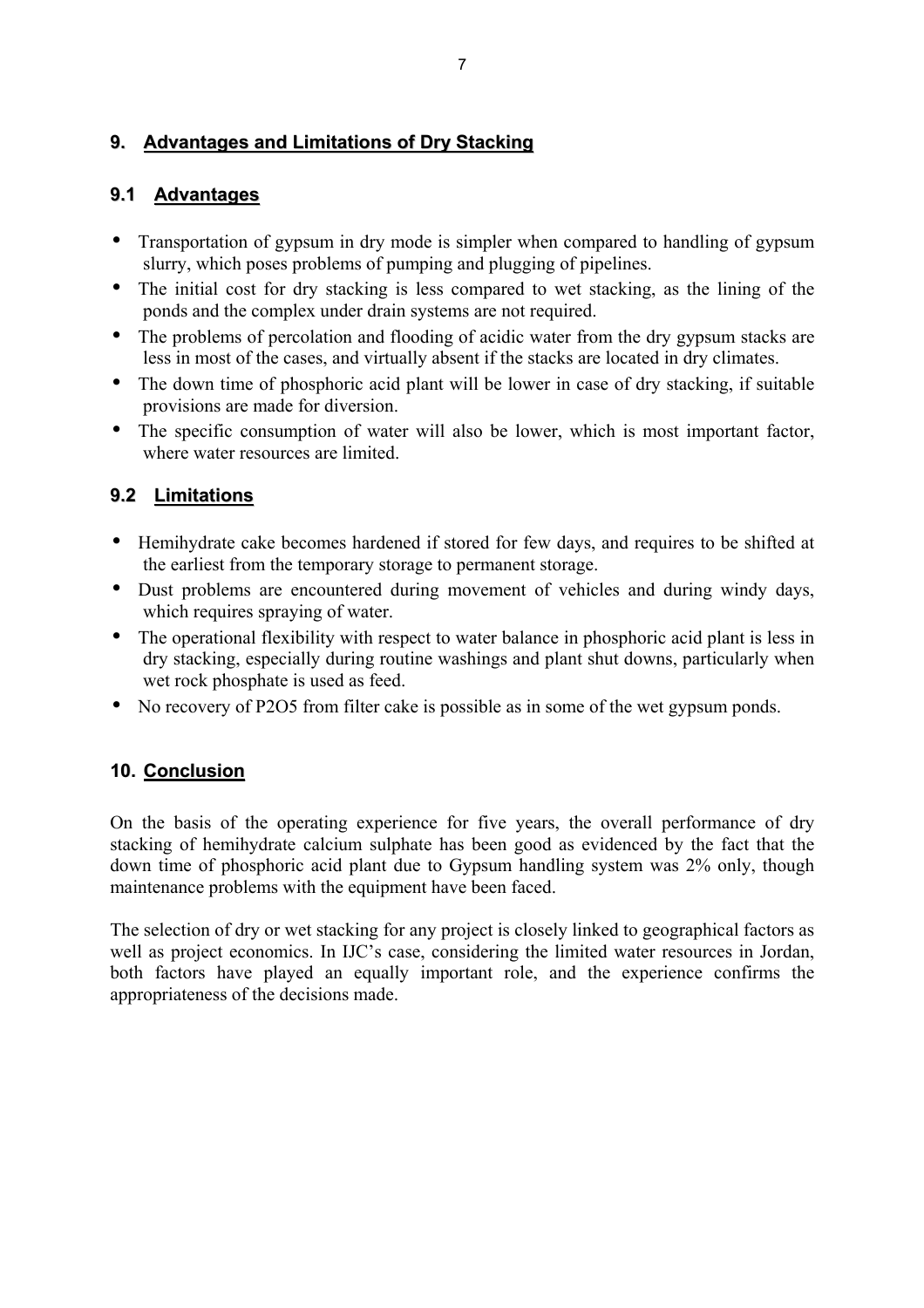

127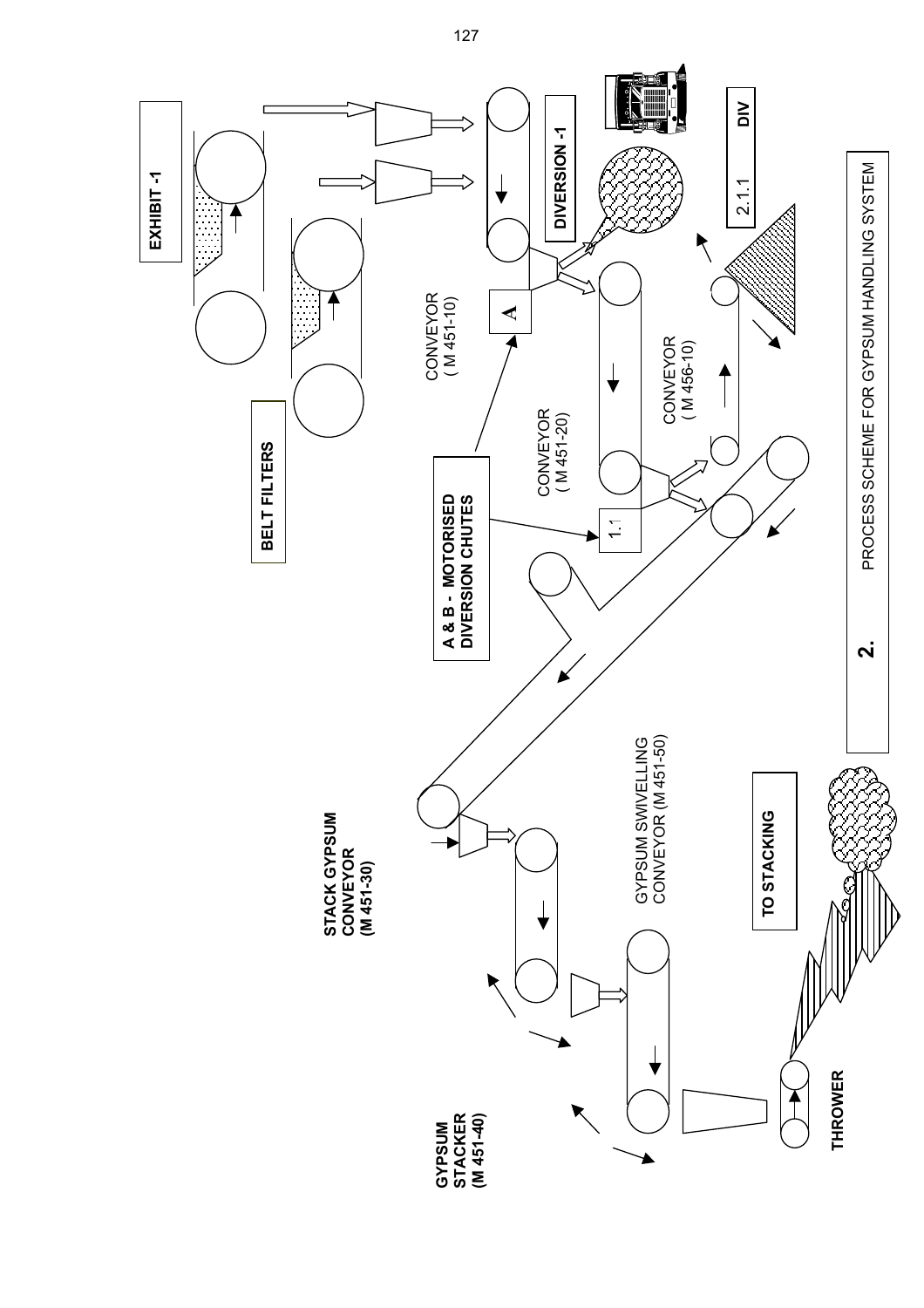

Longitudinal view of the stack



Rear view of the stack at maximum height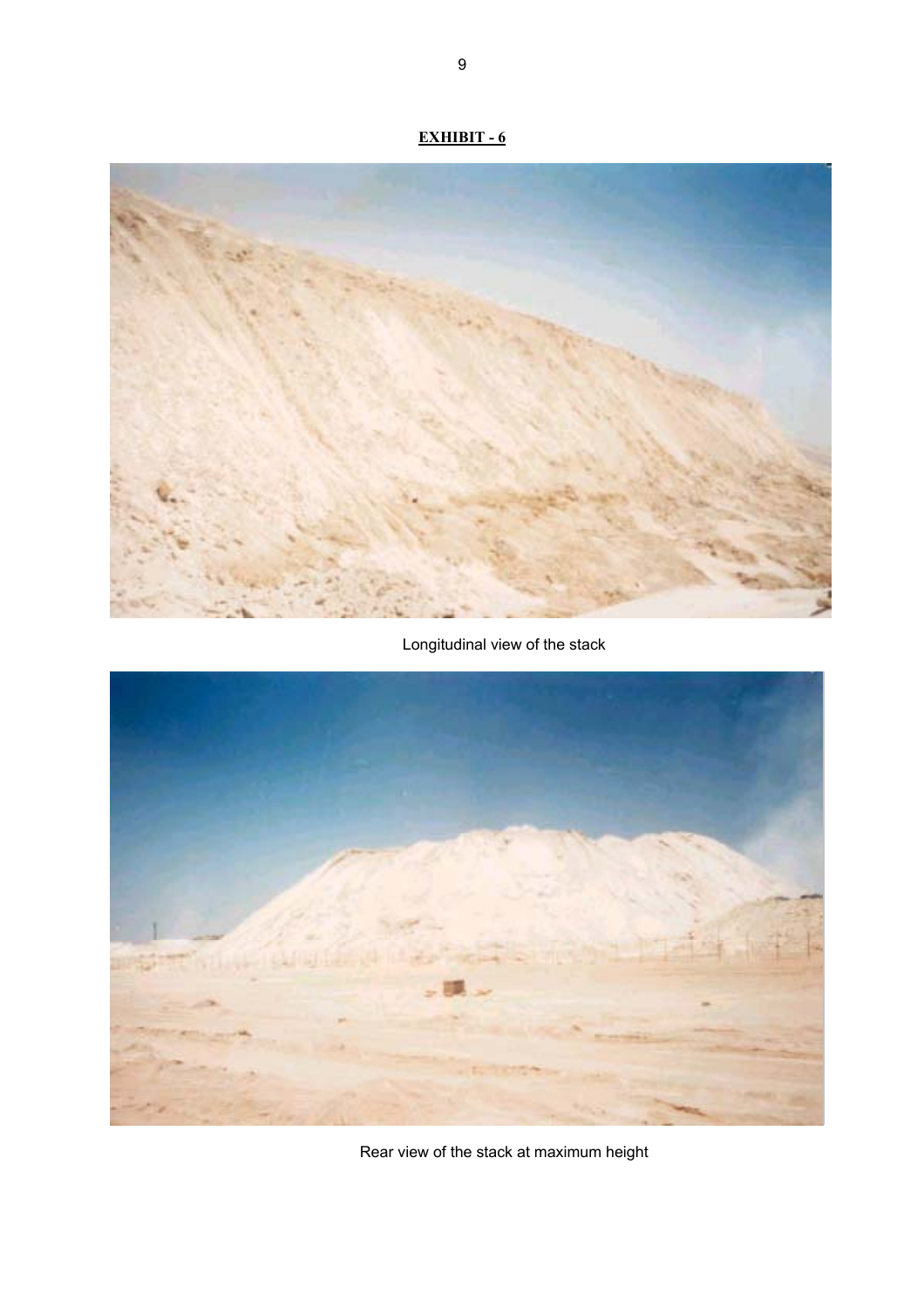# **EXHIBIT - 8**



Long crack near the edge of the stack



Wide crack near the edge of the stack